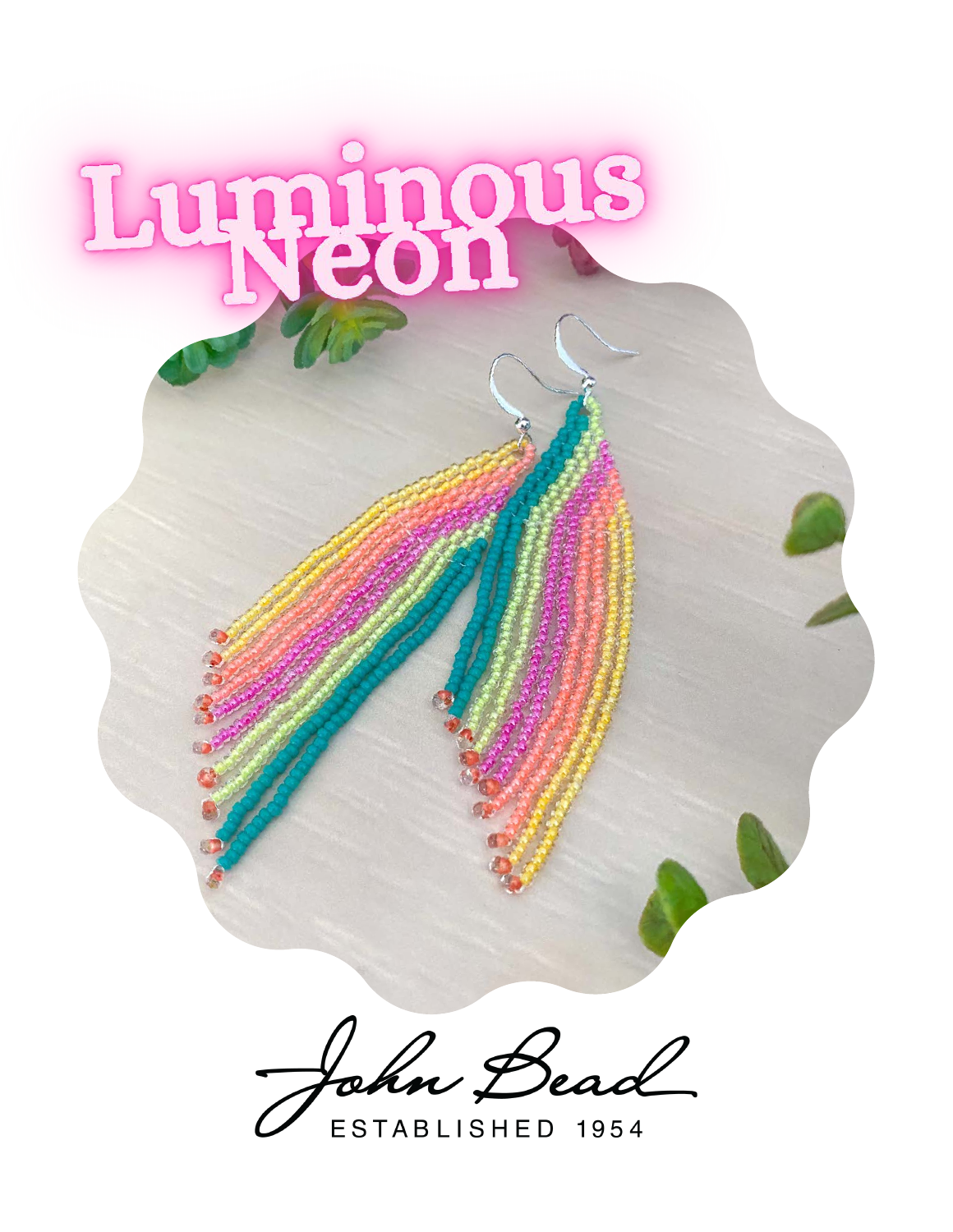## Neon Fringe!

Here's a unique spin on fringe earrings featuring Luminous Neon seed beads from John Bead!

You'll need:

11/0 Seed Beads: Turquoise, 695SB11O-0412V Limeade, 695SB11O-1119V Hot Magenta, 695SB11O-4302V Flamingo, 695SB11O-1122V Sun Glow, 695SB11O-1121V [Preciosa Drops 8/0 Crystal / Orange Shiny Terra](https://www.johnbead.com/products/682/matgami-beads-8-0-cry-orange-shiny-terra-colour) Color, 68242001 Wildfire Beading Thread, White, .006, 74423057- 02 Size D Good Thread Bonded White from John Bead, 74423018 Size 10 or 12 Hard Beading Needle, 74301017 Must Have Findings Ear Wires, 26001401-003 Thread Scissors, Flush Cutters, or a Thread Burner

Earrings are created using brick stitch for the top portion and stringing fringe for the bottom. Each side is a reverse of the other. See patterns on next pages.



John Bead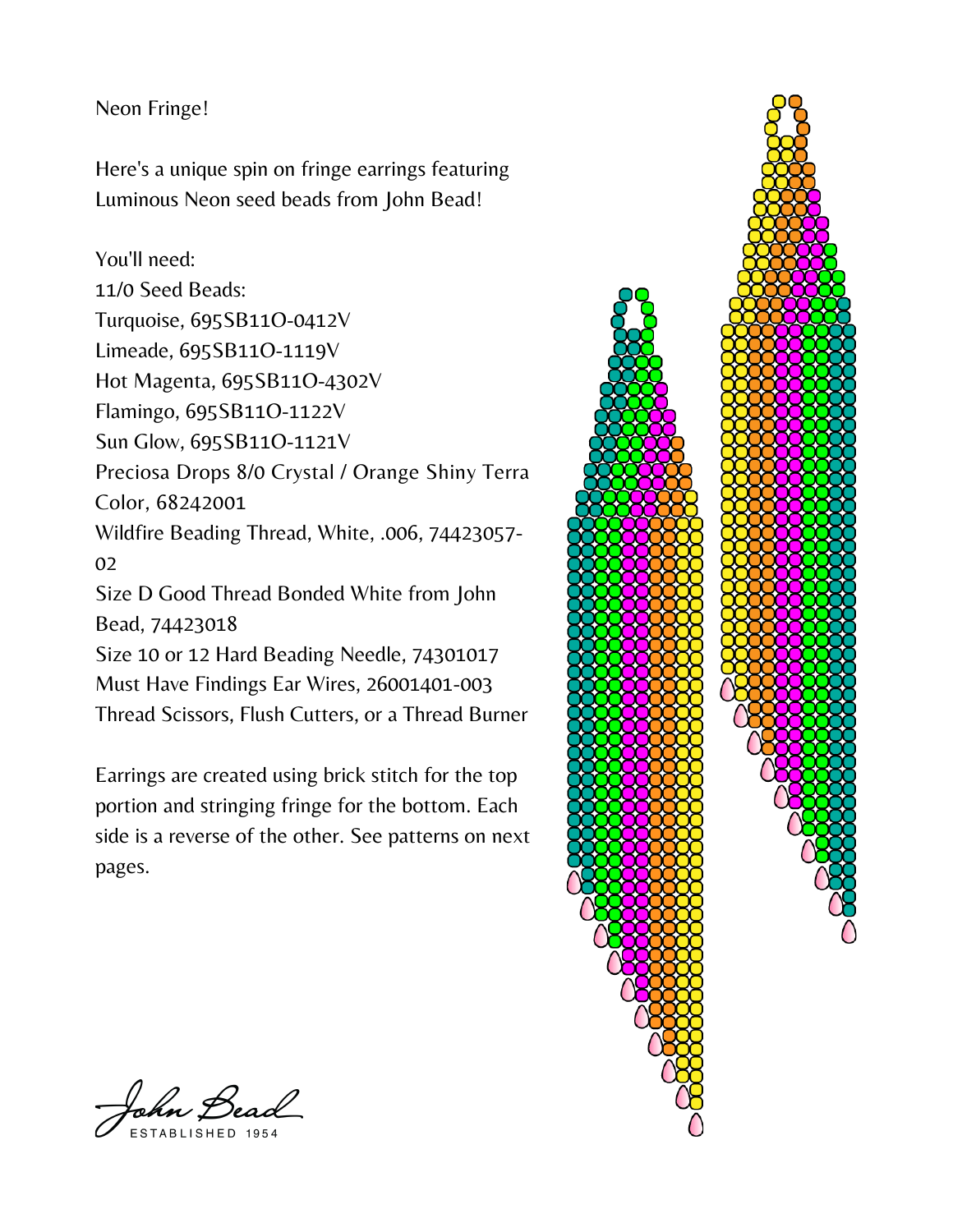The Brick Stitch portion of this design is completed using Wildfire Beading Thread .006. Cut 35 to 40 inches of Wildfire .006. Ladder stitch the first (widest) row of the pattern. Begin brick stitch. Start each row with 4 seed beads. Work the first stitch into the second thread bridge. Brick stitch the remaining beads in the row, 2 beads at a time, worked into the next thread bridge. Complete all rows of the pattern. Add a loop of 6 seed beads at the top, for the ear wire.

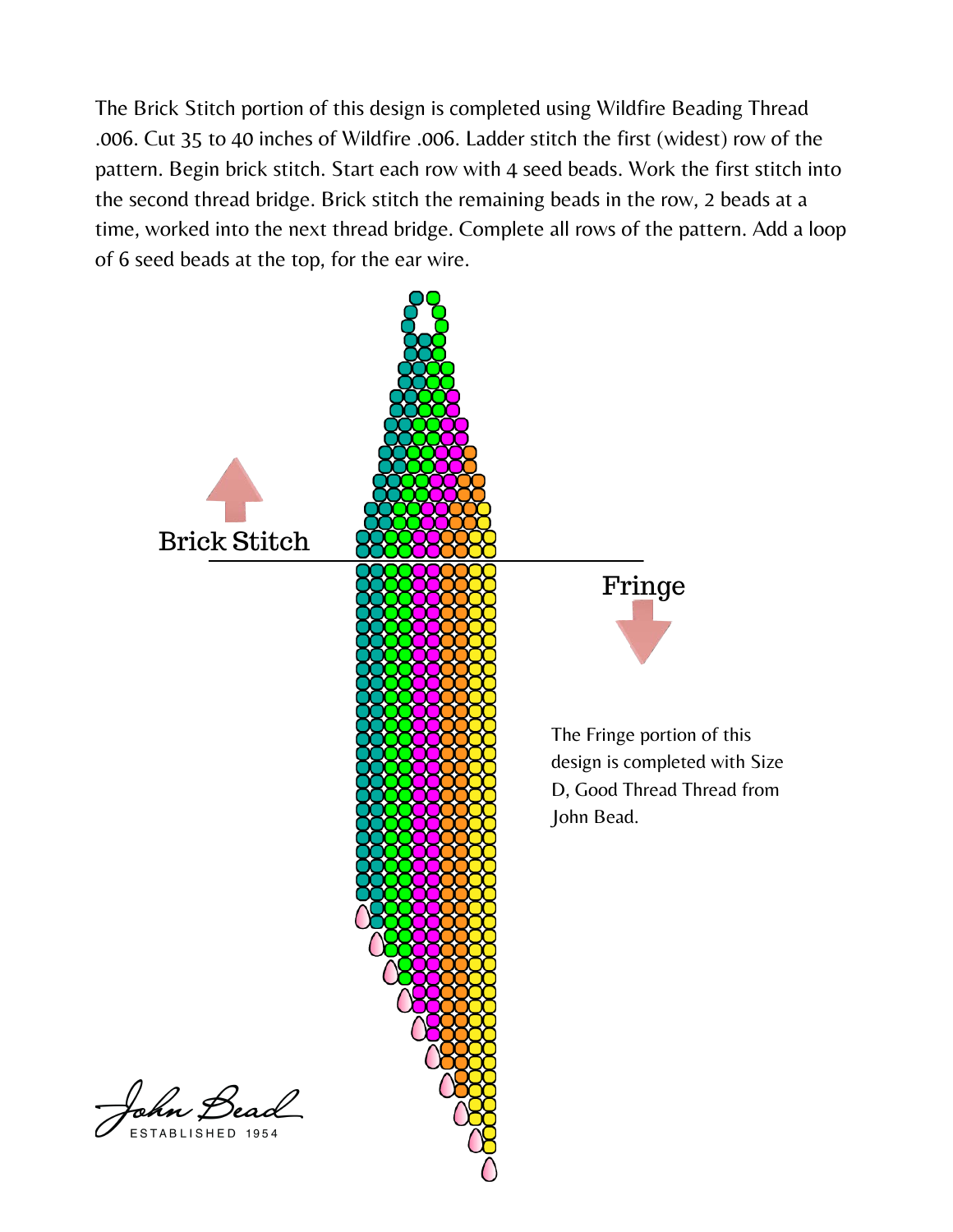Here is the pattern reversed for the second earring.



John Bead